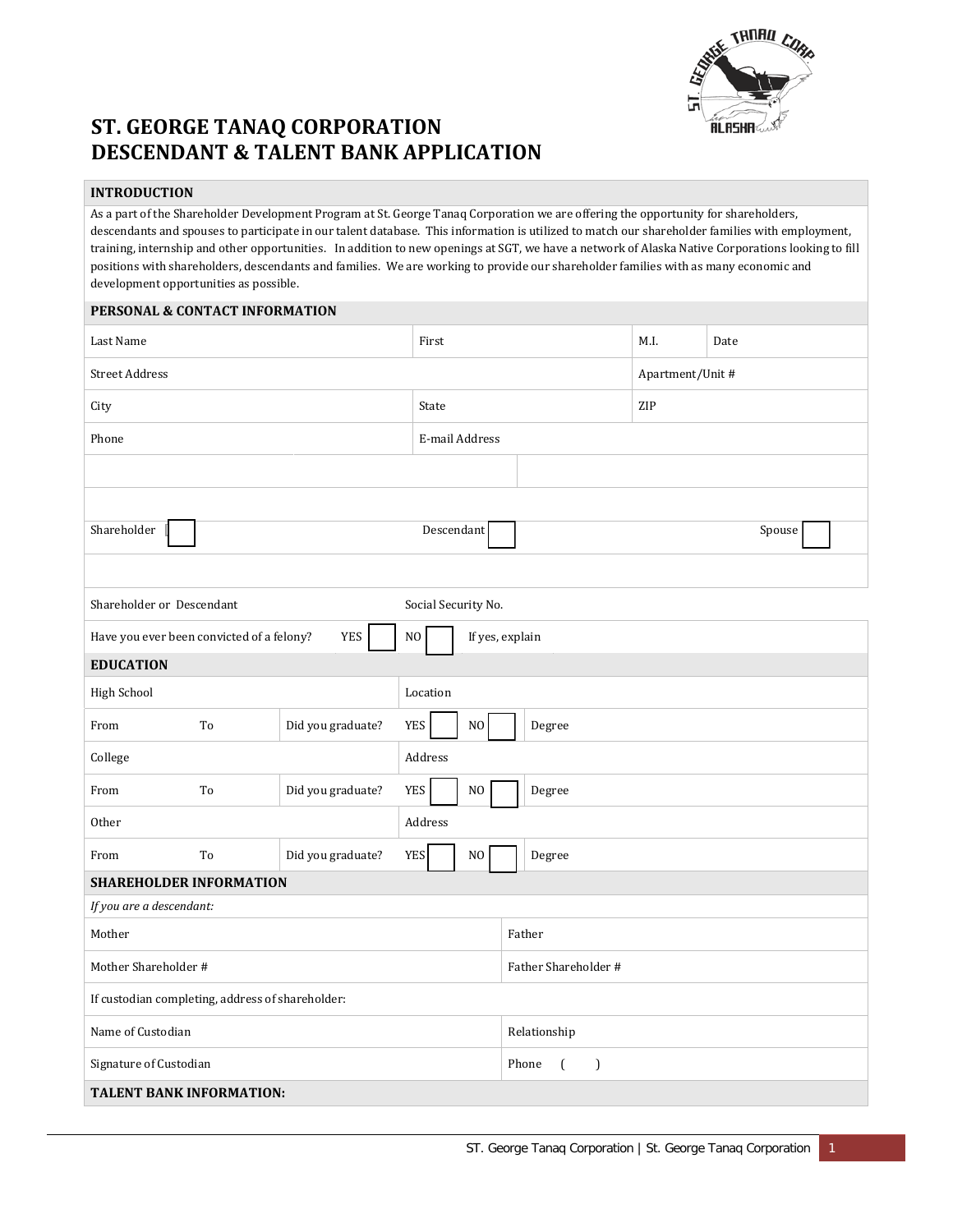| Desired Career                                                                                                                | Desired Wage<br>\$                                                             |  |  |  |  |  |
|-------------------------------------------------------------------------------------------------------------------------------|--------------------------------------------------------------------------------|--|--|--|--|--|
| Desired Location                                                                                                              | Part Time $\Box$<br>Full Time $\Box$<br>Type of Work Desired                   |  |  |  |  |  |
| Company                                                                                                                       | Current Title                                                                  |  |  |  |  |  |
| Location                                                                                                                      | License/Certifications                                                         |  |  |  |  |  |
| Responsibilities                                                                                                              |                                                                                |  |  |  |  |  |
| YES <sup></sup><br>Are you willing to relocate:<br>N <sub>O</sub>                                                             | YES<br>Are you willing to accept remote location assignment?<br>N <sub>0</sub> |  |  |  |  |  |
| <b>Board Involvement</b><br>YES<br>NO.<br>Dates                                                                               |                                                                                |  |  |  |  |  |
| Offices Held                                                                                                                  | Former Employee                                                                |  |  |  |  |  |
| <b>YES</b><br>N <sub>O</sub><br>When?<br>Are you interested in scholarships?                                                  |                                                                                |  |  |  |  |  |
| <b>YES</b><br>N <sub>O</sub><br>When?<br>Are you interested in internships?                                                   |                                                                                |  |  |  |  |  |
| <b>YES</b><br>N <sub>O</sub><br>When?<br>Are you interested in job shadowing?                                                 |                                                                                |  |  |  |  |  |
| Please attach a current resume or job application. This allows for a detailed entry into the database of your qualifications. |                                                                                |  |  |  |  |  |

# **MILITARY SERVICE** Branch To and the set of the set of the set of the set of the set of the set of the set of the set of the set of the set of the set of the set of the set of the set of the set of the set of the set of the set of the set of Rank at Discharge Type of Discharge Type of Discharge If other than honorable, explain

| SUMMARY OF RELEVANT EXPERIENCE, SKILLS AND BACKGROUND |  |  |  |  |  |
|-------------------------------------------------------|--|--|--|--|--|
|                                                       |  |  |  |  |  |
|                                                       |  |  |  |  |  |
|                                                       |  |  |  |  |  |
|                                                       |  |  |  |  |  |
|                                                       |  |  |  |  |  |
|                                                       |  |  |  |  |  |
|                                                       |  |  |  |  |  |
|                                                       |  |  |  |  |  |
|                                                       |  |  |  |  |  |
|                                                       |  |  |  |  |  |
|                                                       |  |  |  |  |  |
|                                                       |  |  |  |  |  |
|                                                       |  |  |  |  |  |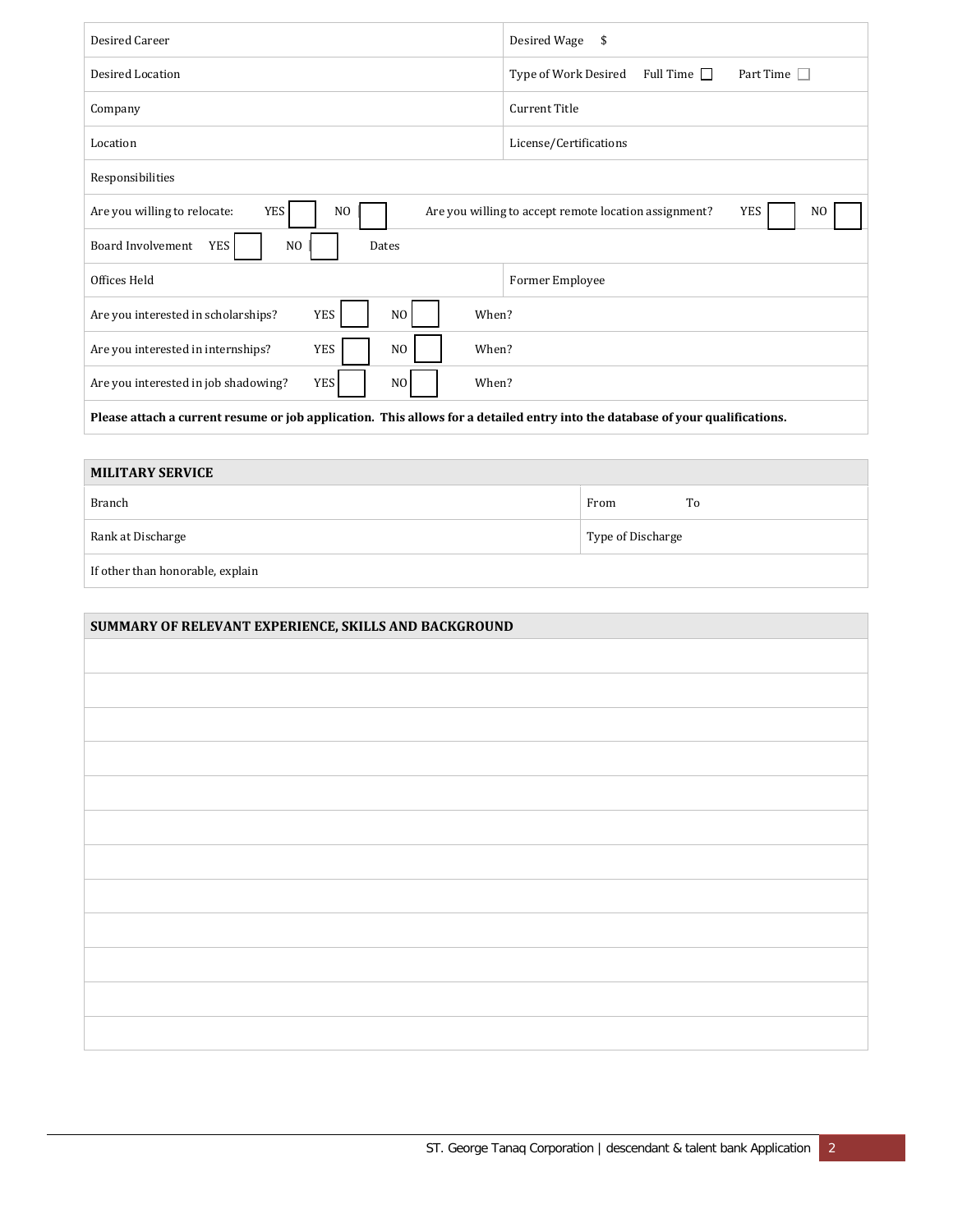## **TRAINING, SKILLS, EXPERIENCE**

Please indicate any training, experience or skills you have that will assist us in job and training recommendations.

| Administration |                              |                          | Certifications/Licenses                    |              | <b>Technical</b>   |                                 | <b>Skilled</b> |                                   |
|----------------|------------------------------|--------------------------|--------------------------------------------|--------------|--------------------|---------------------------------|----------------|-----------------------------------|
|                | $10$ -Key                    |                          | <b>Asbestos Abatement</b>                  |              |                    | AN/GRN-29                       |                | Carpenter                         |
|                | Accounts Payable             |                          | CDL Class A                                |              |                    | Airplane Pilot                  |                | Cook                              |
|                | <b>Accounts Receivables</b>  |                          | CDL Class B                                |              |                    | Alarm Systems Technician        |                | <b>Construction Assistant</b>     |
|                | Accountant                   |                          | CDL Class C                                |              |                    | <b>Building Inspector</b>       |                | <b>Construction Administrator</b> |
|                | Administrator                |                          | Cert. Fork Lift Driver                     |              |                    | Civil Engineer                  |                | <b>Construction Estimator</b>     |
|                | Administrative Assistant     |                          | Confined Space                             |              |                    | <b>Electrical Engineer</b>      |                | <b>Construction Manager</b>       |
|                | <b>Benefits Specialist</b>   |                          | CPR/First Aid                              |              |                    | Electronics Technician          |                | Diesel Engineer                   |
|                | <b>Business Development</b>  |                          | DOT Physical                               |              |                    | Environmental Analyst/Scientist |                | Drywall                           |
|                | <b>Business Office Clerk</b> |                          | <b>Electrical Inspector</b>                |              |                    | Environmental Technician        |                | Electrician                       |
|                | Contract Administrator       |                          | FIT Test                                   |              |                    | FARS/Government Contracts       |                | <b>Electrician Manager</b>        |
|                | Controller                   |                          | HAZWOPER 24                                |              |                    | Fish & Wildlife Professional    |                | <b>Equipment Manager</b>          |
|                |                              |                          | HAZWOPER 40                                |              |                    | Geologist                       |                | <b>Equipment Admin</b>            |
|                | Data Entry                   |                          | MSHA                                       |              |                    | <b>GIS</b> Technician           |                | Equipment Operator                |
|                | Expediter                    |                          | Marine Captain                             |              |                    | Health & Safety Development     |                | Field Mechanic                    |
|                | <b>Facility Support</b>      |                          | 100T/200T                                  |              |                    | <b>Instrumentation Tech</b>     |                | Foreman                           |
|                | File Clerk                   |                          | Marine Towing                              |              |                    | Interpreter                     |                | General Foreman                   |
|                | G/L Technician               |                          | North Slope Training                       |              |                    | Land & Resources Specialist     |                | General Laborer                   |
|                | <b>Grant Writer</b>          |                          | Non-Destructive<br><b>Examination Tech</b> |              |                    | Logistics                       |                | General Superintendent            |
|                | Human Resources              |                          | OSHA 10-HR                                 |              |                    | Mechanical Engineer             |                | Ground Maintenance                |
|                | <b>Inventory Control</b>     |                          | Painter Cert. 8hr/16hr                     |              |                    | <b>METNAV</b>                   |                | Hazardous Waste                   |
|                | Marketing                    |                          | Professional Land                          |              |                    | <b>NAVAIDS</b>                  |                | Heavy Equip Operator              |
|                | Payroll                      |                          | Surveyor                                   |              |                    | Permitting                      |                | Housekeeper                       |
|                | Proposal Specialist          |                          | Six Pack Cert.                             |              |                    | Project Management              |                | HVAC Tech                         |
|                | Receptionist                 |                          | Secret Service Clearance                   |              |                    | Public Outreach                 |                | Janitor                           |
|                | Risk Management              |                          | Sprinkler Pipe Fitter                      |              |                    | <b>Staff Scientist</b>          |                | Liquid Fuel Mechanic              |
|                | Security Specialist          |                          | Water Safety Cert.                         |              |                    | Water & Sewer                   |                | Logistics Support                 |
|                | Shareholder Development      |                          | Welder                                     |              |                    | <b>Wetland Delineation</b>      |                | Maintenance Tech                  |
|                | <b>Staff Accountant</b>      |                          | Welding Inspect.                           |              |                    |                                 |                | Mason                             |
|                | Supervisor                   |                          | <b>Wetland Delineation</b>                 |              |                    |                                 |                | Material Coordinator              |
|                | Trainer                      | Computer                 |                                            |              | <b>Traditional</b> |                                 |                | Oiler                             |
|                | <b>Tax Specialist</b>        |                          | AutoCAD                                    |              |                    | Animal Skin Sewing              |                | Painter                           |
|                | <b>Technical Writer</b>      |                          | Corel/DRAW                                 |              |                    | Beading                         |                |                                   |
|                | Travel Coordinator           | E                        | Email                                      |              |                    | Carving                         |                | Plumber/Pipefitter                |
|                | Typing WPM_____              | Ξ                        | GIS                                        |              |                    | Dance                           |                | Pipe Layer/Utilities              |
|                |                              | $\Box$                   | IT Support                                 |              |                    | Language                        |                | Procurement Manager               |
|                |                              | $\overline{\phantom{a}}$ | MS Access                                  |              |                    | Oral Historian                  |                | Radio Dispatcher                  |
|                |                              |                          | MS Excel                                   |              |                    | Culture Bearer                  |                | Roofer                            |
|                |                              |                          | MS Powerpoint                              | <b>Skill</b> |                    |                                 |                | Shop Mechanic                     |
|                |                              | 10000                    | MS Project                                 |              |                    | Apprentice                      |                | Shop Laborer                      |
|                |                              | $\Box$                   | MS Publisher                               |              |                    | Boat Operator                   |                | Spill Response                    |
|                |                              |                          |                                            |              |                    | $\rm Billeting$                 |                | Surveyor                          |
|                |                              | 10<br>10<br>10<br>10     | MS Work                                    |              |                    | Blueprint/Schematics            |                | <b>Tank Cleaning</b>              |
|                |                              |                          | Network Administrator                      |              |                    | <b>Boiler Plant Operator</b>    |                | Truck Driver                      |
|                |                              |                          | Programmer                                 |              |                    | Buyer                           |                | Warehouse Specialist              |
|                |                              | Г                        | Web Developer                              |              |                    | <b>CQC</b> Manager              |                | Welder                            |
|                |                              |                          |                                            |              |                    |                                 |                |                                   |